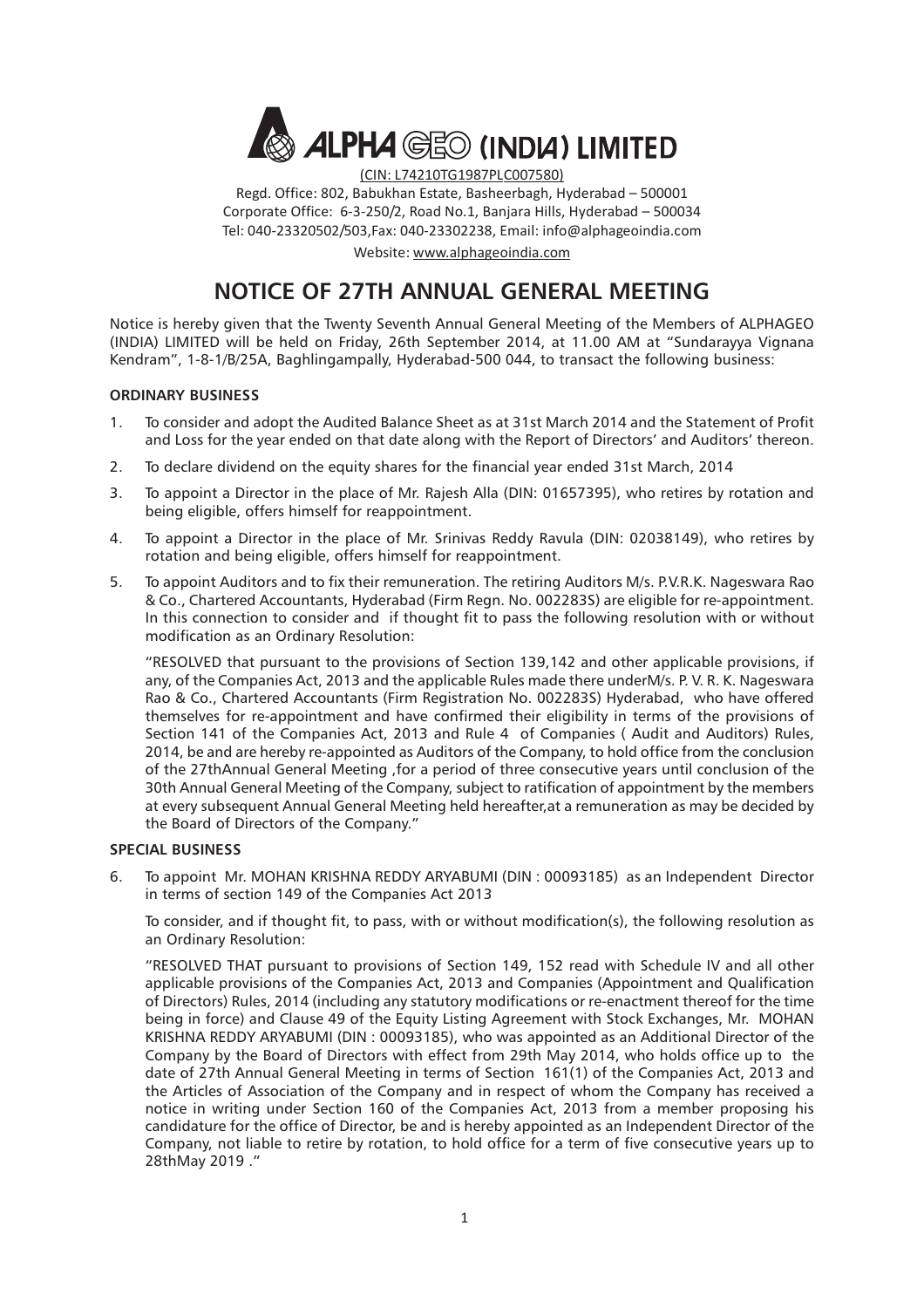RESOLVED FURTHER that pursuant to the provisions of Sections 149, 197, 198 and any other applicable provisions of the Companies Act, 2013 and the Rules made there under (including any statutory modification(s) or re-enactment thereof for the time being in force), Mr. MOHAN KRISHNA REDDY ARYABUMI (DIN : 00093185), be paid such fees and remuneration and profit related commission as the Board and Nomination and Remuneration Committee of the Board may approve from time to time and subject to such limits, prescribed or as may be prescribed from time to time."

7. To Appoint of Mrs. **SAVITA ALLA** (DIN : 00887071) as a Director of the Company

To consider and if thought fit to pass with or without modification(s) the following resolution as an Ordinary Resolution:

"RESOLVED that pursuant to the Provisions of Sections 149, 152 and all other applicable provisions, if any, of the Companies Act2013 and the Companies (Appointment and Qualification of Directors) Rules,2014, (including any statutory modification(s) or re-enactment thereof for the time being in force)Mrs. SAVITA ALLA (DIN : 00887071), who was appointed as an Additional Director of the Company by the Board of Directors with effect from 29th May, 2014 , who holds office up to the date of 27thAnnual General Meeting in terms of Section 161(1) of the Companies Act, 2013 and the Articles of Association of the Company and in respect of whom the Company has received a notice in writing under Section 160 of the Companies Act, 2013 from a member proposing her candidature for the office of the Director, be and is hereby appointed as a Director of the Company, liable to retire by rotation."

8. To Approve Remuneration to the Mr. DINESH ALLA (DIN: 01843423) Managing Director of the Company.

To consider and, if thought fit, to pass, with or without modification(s), the following resolution as a Special Resolution:

"RESOLVED that, in accordance with the provisions of Section 196, 197 and 203 read with Schedule V and all other applicable provisions of the Companies Act, 2013and the Companies (Appointment and Remuneration of Managerial Personnel) Rules, 2014, including any statutory modification(s) or re-enactment thereof, for the time being in force,approval of the Company be and is hereby accorded for the payment of remuneration, including remuneration in case of inadequacy of profits, absence of profits or no profits, to Mr. DINESH ALLA (DIN: 01843423) Managing Director of the Company for a period of two years effective from 21st August, 2014 as set out in the Explanatory Statement annexed to the Notice convening this Meeting, subject to that such remuneration shall not exceed the limits specified under section 197 read with Schedule V of the Act or any statutory modifications or re-enactment thereof."

9. To appoint Mr. Z.P. MARSHALL (DIN: 01844363), Director of the Company, liable to retire by rotation at present as an Independent Director of the Company, not liable to retire by rotation, in terms of Section 149 of the Companies Act, 2013

To consider and if thought fit, to pass with or without modification(s), the following resolution as an Ordinary Resolution:

"RESOLVED that pursuant to the provisions of Sections 149, 152 read with Schedule IV and all other applicable provisions of the Companies Act, 2013 and the Companies (Appointment and Qualifications of Directors) Rules, 2014 (including any statutory modification(s) or re-enactment thereof for the time being in force) and Clause 49 of the Equity Listing Agreement with Stock Exchanges, Mr. Z. P. MARSHALL (DIN 01844363) who was appointed as a Director liable to retire by rotation under the provision of the erstwhile Companies Act, 1956 and in respect of whom the Company has received a notice in writing under Section 160 of the Companies Act 2013 from a member proposing his candidature for the office of the Independent Director, be and is hereby appointed as an Independent Director of the Company, not liable to retire by rotation, to hold office for a term of five consecutive years till 25th September, 2019.

"RESOLVED FURTHER that pursuant to the provisions of Sections 149, 197, 198 and any other applicable provisions of the Companies Act, 2013 and the Rules made there under (including any statutory modification(s) or re-enactment thereof for the time being in force), Mr. Z.P. Marshall (DIN : 01844363) be paid such fees and remuneration and profit related commission as the Board and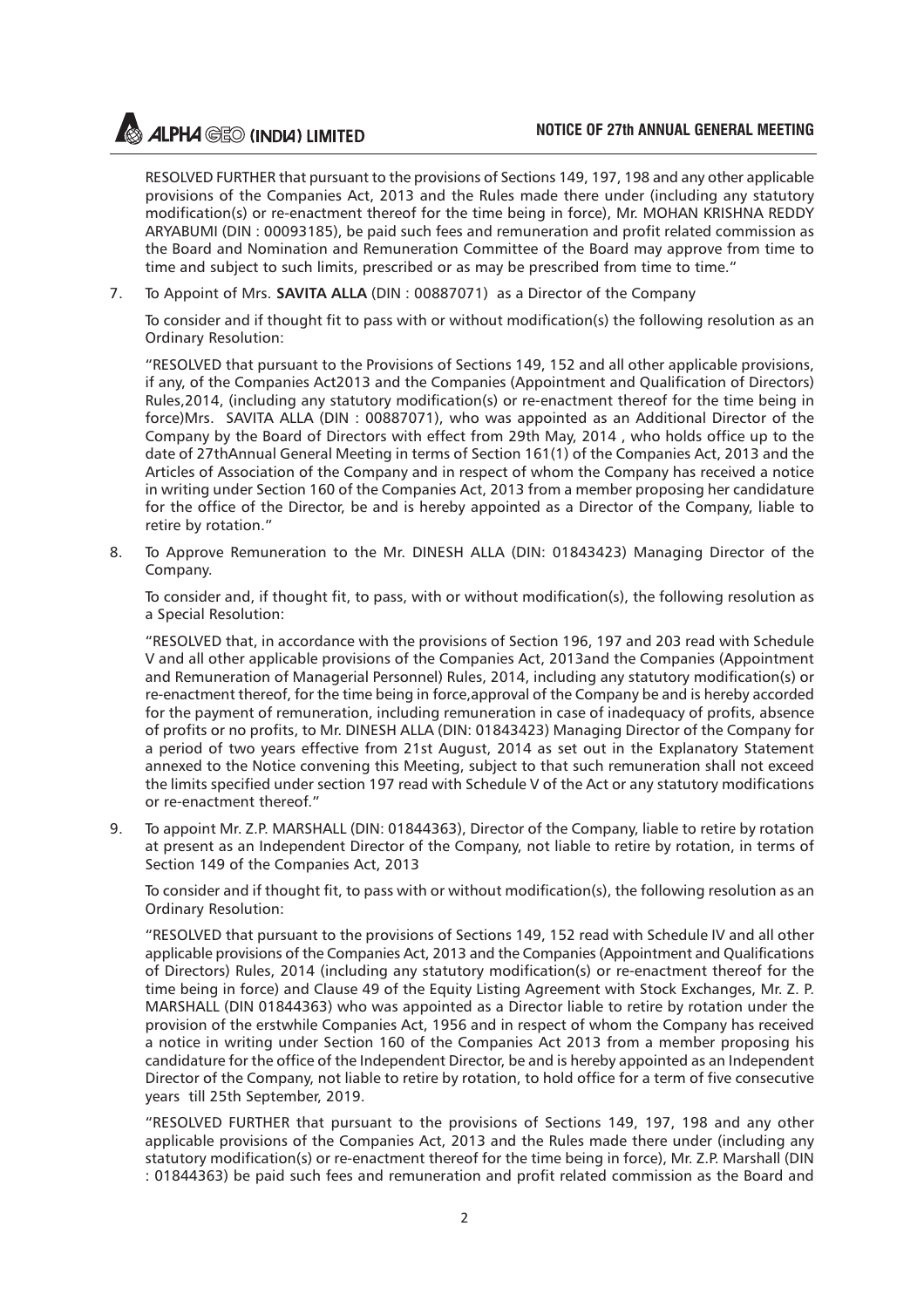Nomination and Remuneration Committee of the Board may approve from time to time and subject to such limits, prescribed or as may be prescribed from time to time."

10. To appoint Mr. ASHWINDER BHEL (DIN:00962469) , Director of the Company, liable to retire by rotation at present as an Independent Director of the Company, not liable to retire by rotation, in terms of Section 149 of the Companies Act, 2013.

To consider and if thought fit, to pass with or without modification(s), the following resolution as an Ordinary Resolution:

"RESOLVED that pursuant to the provisions of Sections 149, 152 read with Schedule IV and all other applicable provisions of the Companies Act, 2013 and the Companies (Appointment and Qualifications of Directors) Rules, 2014 (including any statutory modification(s) or re-enactment thereof for the time being in force and Clause 49 of the Equity Listing Agreement with Stock Exchanges, Mr. ASHWINDER BHEL (DIN : 00962469) who was appointed as a Director liable to retire by rotation under the provisions of the erstwhile Companies Act, 1956 and in respect of whom the Company has received a notice in writing under Section 160 of the Companies Act 2013 from a member proposing his candidature for the office of the Independent Director, be and is hereby appointed as an Independent Director of the Company, not liable to retire by rotation, to hold office for a term of five consecutive years till 25th September, 2019.

"RESOLVED FURTHER that pursuant to the provisions of Sections 149, 197, 198 and any other applicable provisions of the Companies Act, 2013 and the Rules made there under (including any statutory modification(s) or re-enactment thereof for the time being in force), Mr. ASHWINDER BHEL (DIN : 00962469) be paid such fees and remuneration and profit related commission as the Board and Nomination and Remuneration Committee of the Board may approve from time to time and subject to such limits, prescribed or as may be prescribed from time to time."

11. Adoption of new Articles of Association in compliance with regulatory changes applicable due to enactment of new Companies Act, 2013.

To consider and if thought fit, to pass with or without modification(s), the following resolution as a Special Resolution:

"RESOLVED THAT pursuant to the provisions of Section 14 and all other applicable provisions of the Companies Act, 2013 read with Companies ( Incorporation ) Rules, 2014 (Including any statutory modification(s) or re-enactment thereof, for the time being in force, the draft regulations contained in the Articles of Association submitted to this meeting be and are hereby approved and adopted in substitution, and to the entire exclusion, of the regulations contained in the existing Articles of Association of the Company.

RESOLVED FURTHER THAT the Board of Directors of the Company be and is hereby authorised to do all acts and take all such steps as may be necessary, proper or expedient to give effect to this resolution".

By Order of the Board

Hyderabad DINESH ALLA 12.08.2014 MANAGING DIRECTOR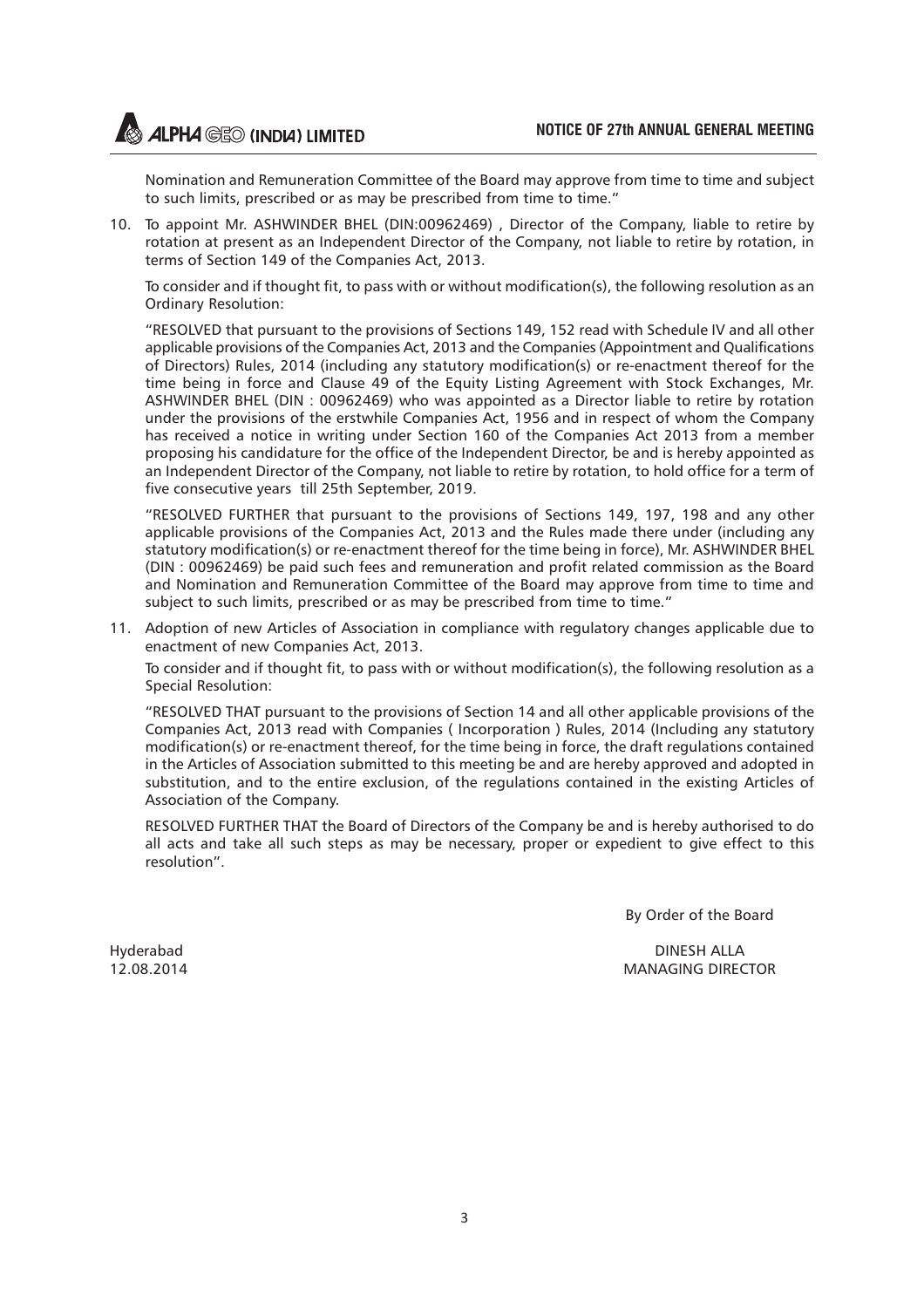#### **Notes:**

- 1. The statement pursuant to Section 102(1) and Schedule V of the Companies Act, 2013, relating to the Special Business to be transacted at the Meeting is annexed hereto.
- 2. A Member entitled to attend and vote is entitled to appoint a Proxy to attend and vote instead of himself and the Proxy need not be a Member of the Company. The instrument appointing Proxy should, however, be deposited at the CORPORATE OFFICE of the Company not less than 48 hours before the commencement of the Meeting.

A person can act as a proxy on behalf of members not exceeding 50 and holding in the aggregate not more than ten percent of the total share capital of the Company carrying voting rights. A member holding more than ten percent of total share capital of the Company carrying voting rights may appoint a single person as proxy and such person shall not act as a proxy for any other person or share holder.

- 3. Members/proxies are requested to bring the attendance slips duly filled in for attending the meeting and bring their copies of the Annual Report to the meeting. Members who hold shares in dematerialized form are requested to write their client ID and DP ID numbers and those who hold shares in physical form are requested to write their Folio Number in the attendance slip for attending the meeting.
- 4. All documents referred to in the accompanying Notices and Explanatory Statement are open for inspection at the Corporate Office of the Company between 11.00 Am to 1.00 Pm on all working days expect on Saturdays till the date of AGM.
- 5. Pursuant to Section 108 of Companies Act, 2013 read with Rule 20 of Companies (Management and Administration) Rules, 2014, and Clause 35B of the Listing Agreement, the Company is pleased to provide e-voting facility to the members to cast their votes electronically on all resolutions set forth in this Notice. The detailed instructions for e-voting are given as a separate attachment to this Notice.
- 6. In case of Joint holders attending the meeting, only such joint holder who is higher in the order of names will be entitled to vote.
- 7. Closure of Register of Members and Dividend
	- A. The Company has notified that Register of Member shall remain closed from 26th August, 2014 to 29th August, 2014 both days inclusive for determining the names of the Members eligible for dividend, if approved, on equity shares. In respect of shares held in Electronic Form, the dividend will be paid on the basis of particulars of beneficial ownership furnished by the Depositories for this purpose.
	- B. The dividend on equity shares, as recommended by the Board of Directors, if declared at the Annual General Meeting, will be paid to those shareholders whose name appears in Register of Members as on 29th August, 2014.
- 8. M/s. Karvy Computershare Private Limited, Plot No.17-24, Vittal Rao Nagar, Madhapur, Hyderabad-500081 acts as the Company's Registrar and Share Transfer Agent for both manual and electronic form of shareholding. All correspondence relating to shares, including Change in Address and Bank Particulars should be addressed directly to them. In respect of shares held in Electronic form, shareholders may send requests or correspond through their respective Depository Participants.
- 9. Remittance of Dividend :

In terms of instructions issued by the Securities Exchange Board of India, listed companies are required to use the Reserve Bank of India's approved electronic mode of payment such as Electronic Clearance Service (ECS)/ NEFT/RTGS Etc., for making payment of dividend to the members.

Accordingly members holding securities in dmat mode are requested to update their bank details with their depository participants. Members holding securities in physical form may send their request for updating bank details to the Company's Registrar & Share Transfer Agent, Karvy Computershare Private Limited.

- 10. Non-Resident Indian Shareholders are requested to inform the Registrars M/s. Karvy Computershare Private Limited immediately:
	- a. The change in the Residential Status on return to India for permanent settlement.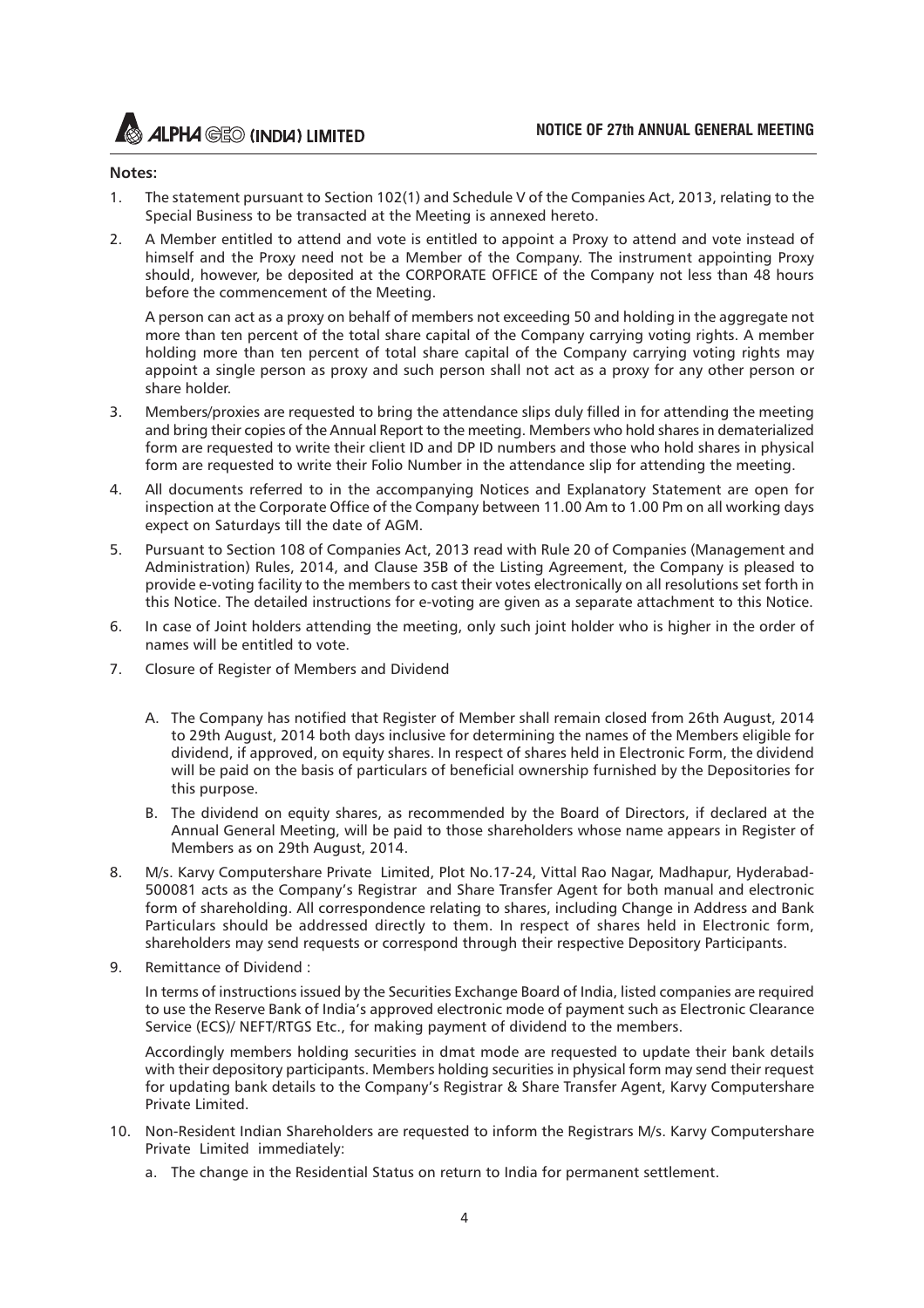- b. The particulars of the Bank Account maintained in India with complete name, branch, account number and address of the Bank, if not furnished earlier.
- 11. Corporate Members intending to depute their authorized representatives are requested to send to the Company a duly certified copy of the Board resolution authorizing their representatives to attend and vote at the Annual General Meeting.
- 12. Members holding shares in single names and physical form are advised to make nomination in respect of their share holding in the company. Shareholders desirous of making nominations are requested to send their request (which will be made available on request) to the Registrar and Share Transfer Agent M/s. Karvy Computershare Private Limited.
- 13. Members desiring to seek any information on the annual accounts are requested to write to the Company at an early date to enable compilation of information.
- 14. The Securities and Exchange Board of India (SEBI) has mandated the submission of Permanent Account Number (PAN) by every participant in securities market. Members holding shares in electronic form are, therefore, requested to submit their PAN to their Depository Participants with whom they are maintaining their demat accounts. Members holding shares in physical form can submit their PAN to the Registrar& Share Transfer Agent.
- 15. Pursuant to the provisions of Section 205A(5) and 205C of the Companies Act, 1956, the Company has transferred the unclaimed dividend for the Financial years upto 2005-06, on the due date, to the Investor Education and Protection Fund ( the IEPF) established by the Government of India. Unclaimed dividend for the Years 2006-07, 2007-08, 2008-09, 2009-10 and 2010-11are held in separate Bank accounts and shareholders who have not received / en-cashed the dividend warrants are advised to write to the Company with complete details. The Company has not declared any dividend for the financial years 2011-12 and 2012-13.
- 16. Members who would like to receive all communication including Annual Report, Notices, circulars, etc. from the Company in electronic mode in lieu of physical copy and who have not registered their email addresses so far or who would like to update their email addresses already registered, are requested to register/update their email address's, in respect of electronic shareholding - through their respective Depositoryparticipant and in respect of physical shareholding - by sending a request to the company's Registrar & Share Transfer Agent, mentioning therein their folio number and email address.
- 17. Pursuant to Clause 49 of the Listing Agreement, the information pertaining to directors seeking reappointment at the annual general meeting is furnished below:
	- A. **Mr. Rajesh Alla** is a post graduate Engineer from Carnegie Mellon University, Pittsburgh, USA a premier institute for Artificial Intelligence Research. After his graduation, he worked in The Robotics Institute, Carnegie -Mellon University. He specialised in Image Processing, Computer Vision and Robotics. Mr. Rajesh Alla is promoter director of the company since 30TH September, 1992. He is member of Audit Committee, Nomination and Remuneration Committee and Stakeholders Relationship Committee of Board of Directors of the Company.

Mr. Rajesh Alla is the Founder and Managing Director of IIC Technologies Limited and Director of IIC Geo surveys Private Ltd, IIC Academy Private Ltd, Transducers and Controls Private Ltd and Palnadu Infrastructure Private Ltd. He is holding 1,26,567 Equity Shares of the company in his individual capacity. He is related to Mr. Dinesh Alla, Managing Director and Mrs. Savita Alla Director of the Company.

B. **Mr. S Ravula Reddy,** (DIN: 02038149)Director is a post graduate in Geophysics and is the Chief Geophysicist and president of Alphageo Inc. Mr. Ravula has wide global experience in data acquisition, data processing and data interpretation in several countries including those in Africa and Middle East. He has published several papers and is a veteran in the field of geophysical exploration. He is a Promoter Director of the company since inception. His experience is guiding force to the Company in execution of the projects. He is not holding any directorship in any other Companies. He is not holding any shares of the Company in his individual capacity.

**EXPLANATORY STATEMENT** Pursuant to Section 102 (1) of the Companies Act, 2013

#### **Item No.6**

**Mohan Krishna Reddy Aryabumi (DIN: 00093185)** has a Masters Degree in Financial Management from Jamnalal Bajaj Institute of Management, University of Bombay and a First Class Degree in Economics from the University of Madras. He was Chief Financial Offer of Applabs, a leading Software Testing Services Company and Infotech Enterprises(renamed CYIENT), a leading Engineering Design Services and Geospatial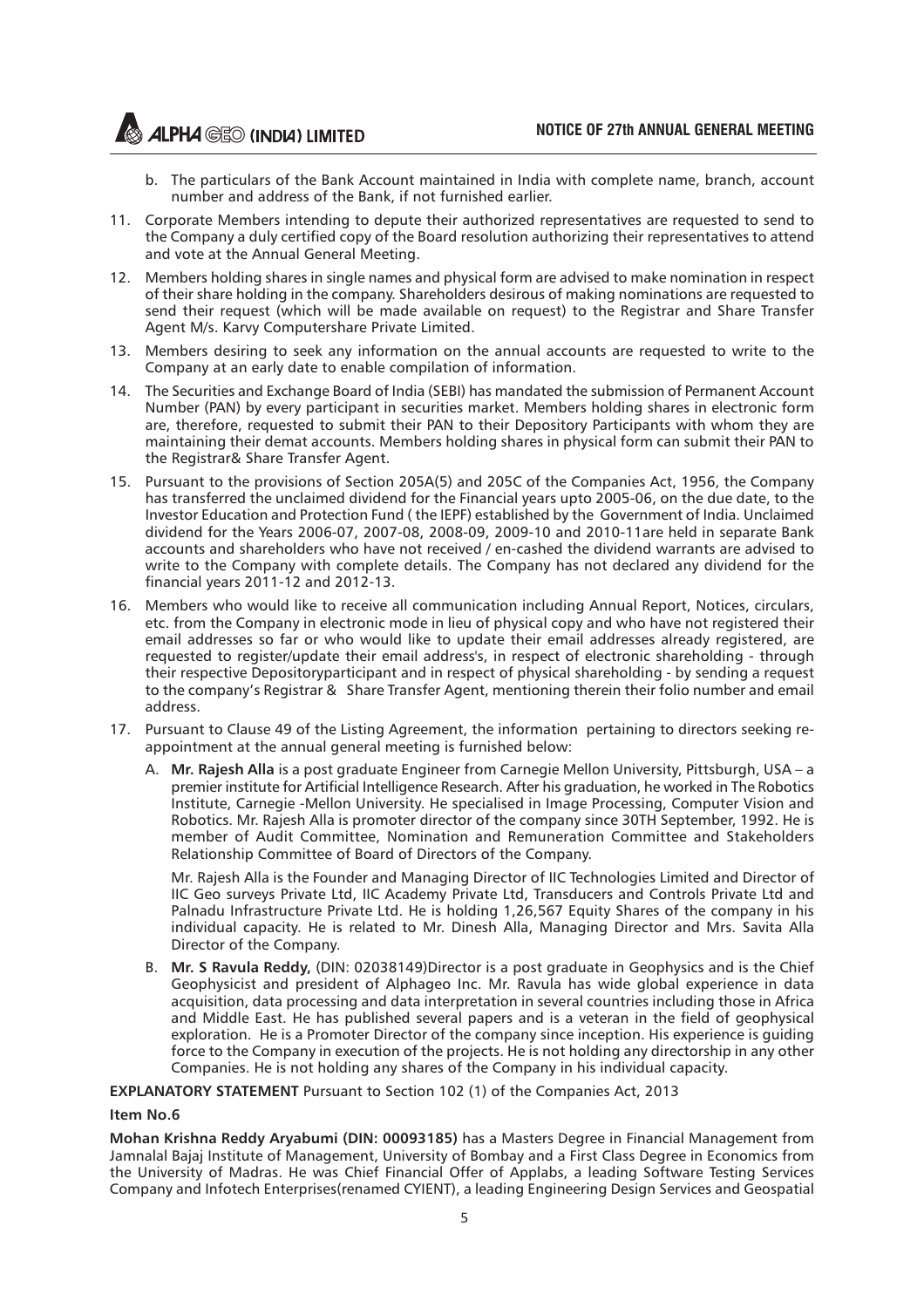services Company. Earlier to this, he was the Senior Vice President of JM Morgan Stanley, a leading investment bank in India. He was also held various positions with ANZ Grindlays Bank, Unit Trust of India and Indian Bank. At present he is the founder CEO of Banyan Advisory, an advisory services company focusing on M&A and Pvt Equity and also an angel investor. He has been active in TiE, CII, FAPCCI and Madras Chamber of Commerce. He is a Director on the several Boards of closely held companies and also Director of Palred Technologies Ltd, a Listed Company.

**Mr. Mohan Krishna Reddy Aryabumi (DIN: 00093185)**, being complied with the provisions of Section 149 of the Companies Act, 2013 (Act) has been appointed as an Additional Director-cum- Independent Director of the Company, not liable to retire by rotation for a term of 5 consecutive years, by the Board of Directors at their meeting held on 29th May 2014. In terms of Section 161(1) of the Act and the Articles of Association of the Company he will vacate the office of Director at this ensuing Annual General Meeting. The Company has received a notice in writing from a member along with the deposit of requisite amount under Section 160 of the Act proposing the candidature of Mr. Mohan Krishna Reddy Aryabumi (DIN: 00093185) for the office of Director of the Company.

The Company has received from Mr. Mohan Krishna Reddy Aryabumi (DIN: 00093185) (i) Consent to act as a Director in Form DIR-2, (ii) Intimation that he is not disqualified in accordance with Section 164(2) of the Companies Act, 2013 in Form DIR-8; and (iii) Declaration that he meets the criteria of independence as provided in Section 149(6) of the Companies Act 2013.

In the opinion of the Board, Mr. Mohan Krishna Reddy Aryabumi (DIN: 00093185) fulfils the conditions for his appointment as Independent Director not liable to retire by rotation for the period upto 28th May, 2019 as specified in the Companies Act 2013 and the Equity Listing Agreement entered with Stock Exchanges.

It is also proposed for the approval of the Company to authorise the Board and Nomination and Remuneration Committee of the Board to determine from time to time the fees and other permissible remuneration in accordance with the Section 149,197 and 198 of the Companies Act 2013 or any amendment or enactment in future.

Copy of the draft letter for appointment of Mr. Mohan Krishna Reddy Aryabumi (DIN: 00093185) as an independent director setting out the terms and conditions is available for inspection by members at the Corporate Office of the Company.

None of the Directors, Key Managerial Personnel of the Company and their relatives except Mr. Mohan Krishna Reddy Aryabumi (DIN: 00093185) is in any way, concerned or interested in these resolutions.

The relatives of Mr. Mohan Krishna Reddy Aryabumi (DIN: 00093185) may deemed to be interested in the resolutions set out respectively at Item No. 6 of the Notice to the extent of their shareholding interest, if any, in the Company.

The Board recommends the Ordinary Resolution set forth in the Item No. 6 of the Notice for approval of the Members.

#### **Item No. 7**

**Mrs. Savita Alla** (DIN: 00887071) is a Post Graduate in Management Studies from BITS Pilani. Mrs Savita Alla started her career in ICIM and then joined IIC Technologies Ltd. She served in various managerial positions before taking on the pivotal role of Vice President - Quality and Customer relations. Under her leadership as Vice President (Quality), IIC became an ISO certified organisation. She donned the mantel of an entrepreneur as the promoter director of Aquila Drilling Pvt limited. She brings with her multifaceted experience in quality management systems, customer relationship management and entrepreneur skills.

Mrs. Savita Alla (DIN: 00887071) has been appointed as an Additional Director of the Company by the Board of Directors at their meeting held on 29th May 2014. In terms of Section 161(1) of the Act and the Articles of Association of the Company she will vacate the office of Director at the ensuing Annual General Meeting. The Company has received a notice in writing from a member along with the deposit of requisite amount under Section 160 of the Act proposing her candidature for the office of Director of the Company.

The Company has received from Mrs. Savita Alla (DIN: 00887071) (i) Consent to act as a Director in Form DIR-2, (ii) Intimation that she is not disqualified in accordance with Section 164(2) of the Companies Act, 2013 in Form DIR-8.

In the opinion of the Board, Mrs. Savita Alla (DIN: 00887071) fulfil the conditions for her appointment as a Non- executive Director, of the Company liable to retire by rotation.

Mrs. Savita Alla is interested in this resolution as the same related to her appointment as director of the Company. Mr. Dinesh Alla and Mr. Rajesh Alla being related to Mrs. Savita Alla are deemed to be interested in this resolution.

6 The relatives of Mrs. Savita Alla may be deemed to be interested in this resolution to the extent of their shareholding interest, if any, in the Company.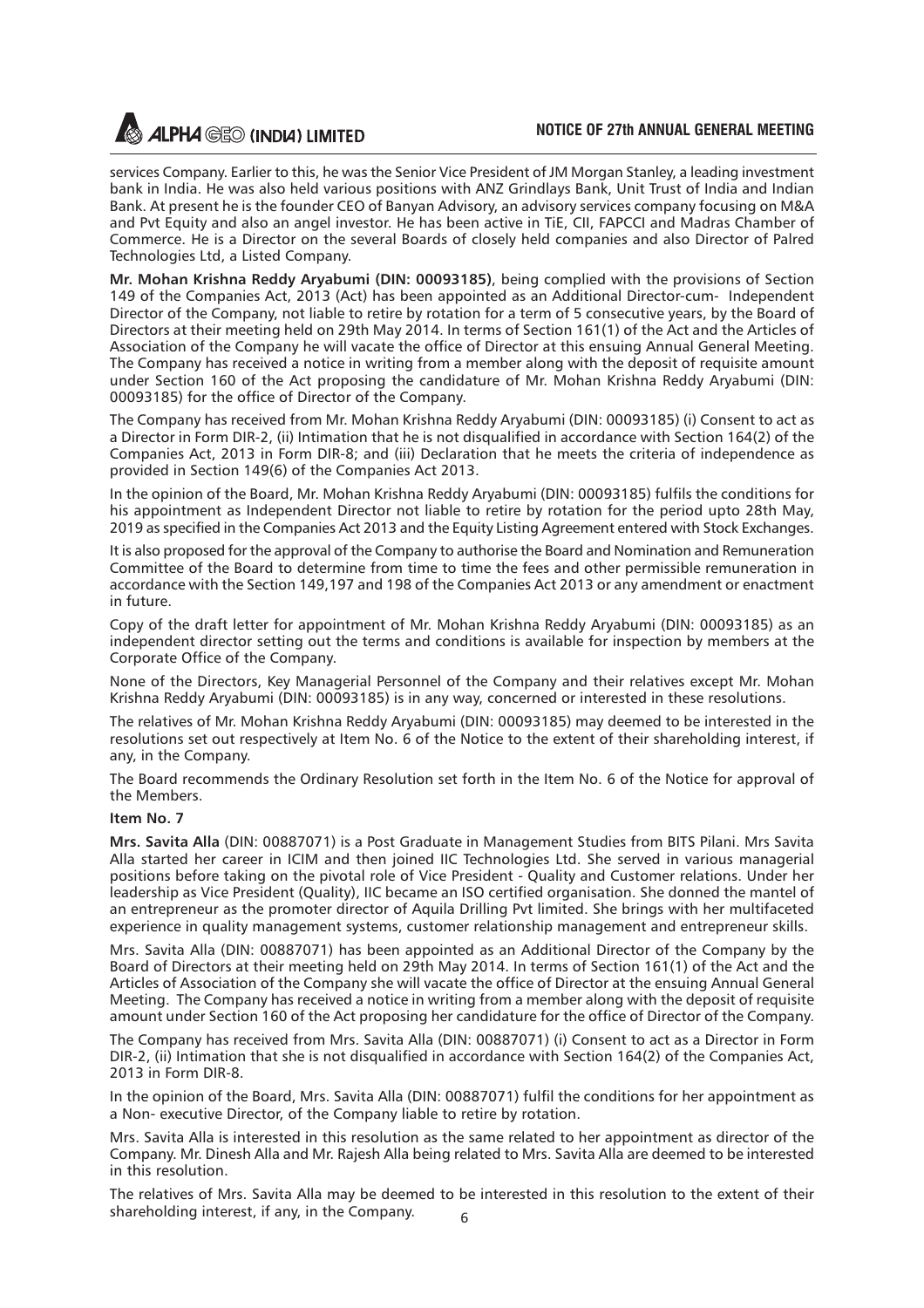Save and except the above, none of the other Directors or Key Managerial Personnel of the Company and / or their relatives are in any way, concerned or interested, financially or otherwise, in the resolution The Board recommends the Ordinary Resolution set forth in Item No. 7 for approval of the Members.

#### **Item No. 8**

**Mr. Dinesh Alla (DIN: 01843423)**, Managing Director of the Company has been appointed as such for a period of Five Years with effect from 21 st August 2011 with the approval of the Members by way of a Special Resolution passed at 24th Annual General Meeting of the Company held on 23rd September, 2011. However, the Remuneration to Managing Director including remuneration in case of inadequacy of profits, absence of profits or no profits in compliance with the provisions of Section 198, 269,309, 301, 311 and Schedule XIII and other applicable provisions of the erstwhile Companies Act 1956 has been approved for a period of 3 years upto 20th August 2014.

The Board of Directors with the recommendation of the Nomination and Remuneration Committee of the Board at their meeting held on 12th August 2014, subject to the approval of the members by way of a Special Resolution, accorded its approval for payment of the following remuneration to the Managing Director including the remuneration in case of inadequacy of the profits, absence of profits or no profits in compliance with the provisions of Section 196, 197 read with Schedule V and any other applicable provisions of the Companies Act 2013 for a period of TWO years from 21st August 2014 to 20th August 2016.

Remuneration:

- a) Period of Remuneration : Two Years from 21st August 2014 to 20th August 2016
- b) Salary: Salary of Rs. 5,50,000/- per month
- c) Commission: In addition to Salary, Commission not exceeding 5% of the net profits of the Company in a financial year computed in the manner laid down in Section 197(8) of the Companies Act 2013.
- d) Perquisites: perquisites referred to in category 'A', 'B' and 'C' below.
- A) Category A:

Accommodation: House Rent Allowance of Rs. 1,00,000/-Per month. The expenditure incurred by the company on gas, electricity, water and furnishings to be evaluated as per the Income Tax Rules 1962, subject to a ceiling of 5 % of his salary.

Medical Benefits: Medical expenses incurred for self and Family, subject to a ceiling of one month's salary in a year or three month's salary in a block period of three years

Leave Travel Concession: Once in a year, for self and family as per the rules of the company

Club Fees: Reimbursement of club fees, subject to a maximum of two clubs excluding life membership and admission fee.

Personal Accidental Insurance: Restricted to a premium not exceeding Rs. 12000/- p.a.

B) CATEGORY B:

Contribution to provident fund and Superannuation Fund : Contribution to Provident Fund, Superannuation Fund or Annuity Fund will not be included in computation of the ceiling on perquisites to the extent those either singly or put together are not taxable under the Income tax Act, 1961.

Gratuity: Gratuity at the rate of half months' salary for each Completed year of services as per rules of the Company.

Leave Encashment: Encashment of Leave at the end of the tenure will not be included in the computation of the ceiling on perquisites as per rules of the Company.

C) CATEGORY C:

Provision of car for use of Company's business and telephone at residence will not be considered as a perquisite. Personal long distance calls and use of car for personal purpose shall be billed by the company to the Managing Director.

Minimum Remuneration:

Notwithstanding anything to the contrary herein contained, where in any financial year, during the current tenure of Managing Director, the Company do no have profits or its profits are inadequate, the company shall pay him remuneration by way of salary and perquisites not exceeding the limits as prescribed under Schedule V of the Companies Act, 2013 or any modifications or re-enactment thereof from time to time.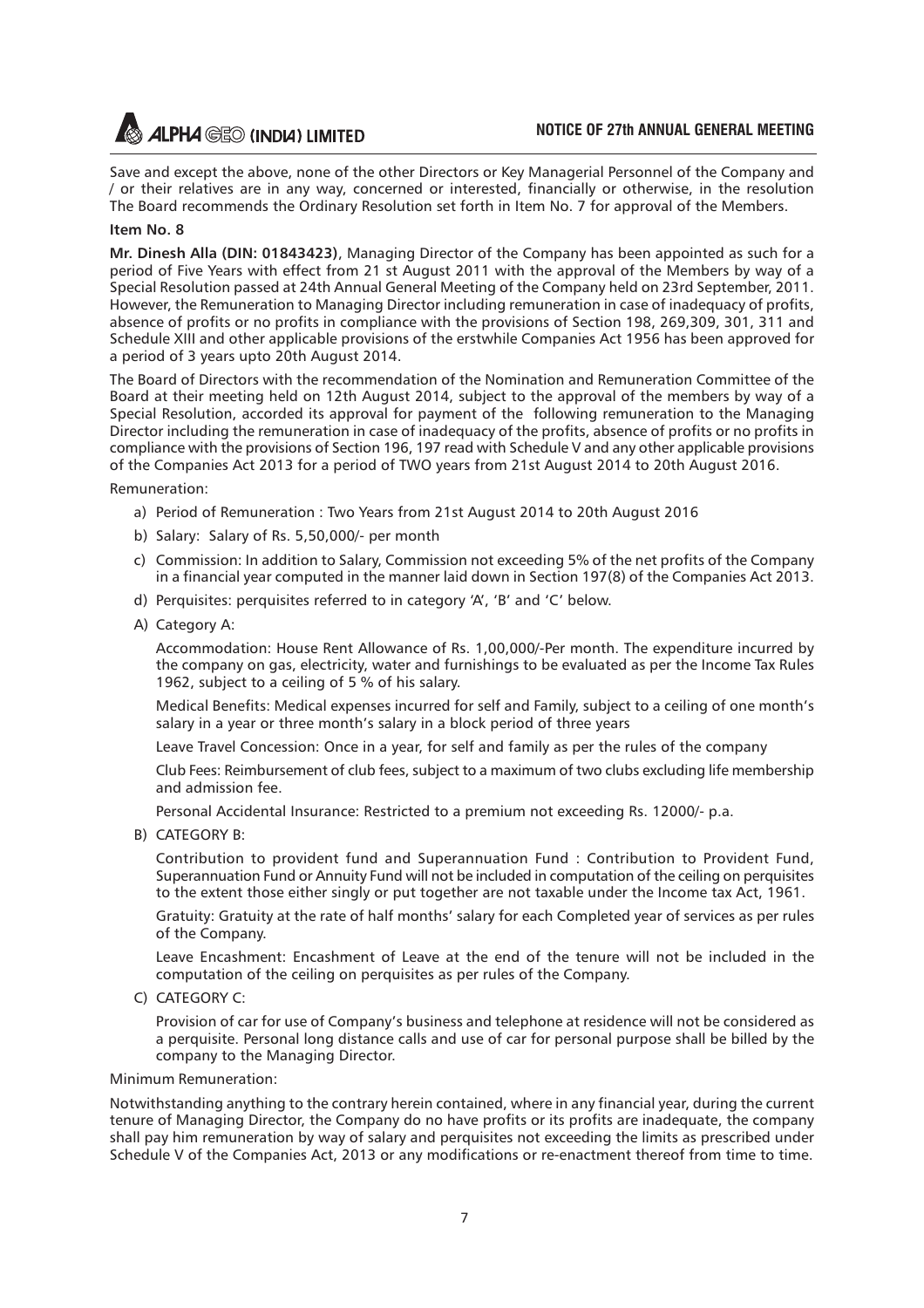

#### Aggregate Remuneration:

The aggregate of remuneration, commission and perquisites payable to the Managing Director individually or to all whole time directors if any of the Company taken together during any financial year shall not exceed 5%/10% of profits of the Company calculated in accordance with the provisions of Section 198 of the Companies Act 2013

Additional information as required to be furnished under Schedule V of the Companies Act, 2013 is given below:

|                                     | <b>Information Sought</b>                                            | Information                                                                                                                                                                                                                                                                                                                                                                                    |         |               |
|-------------------------------------|----------------------------------------------------------------------|------------------------------------------------------------------------------------------------------------------------------------------------------------------------------------------------------------------------------------------------------------------------------------------------------------------------------------------------------------------------------------------------|---------|---------------|
|                                     | 1. General information:                                              |                                                                                                                                                                                                                                                                                                                                                                                                |         |               |
| 1.                                  | Nature of Industry                                                   | The Company is engaged in providing seismic data acquisition<br>and related services for Oil and Gas Exploration Companies                                                                                                                                                                                                                                                                     |         |               |
| 2.                                  | Date or expected date of<br>Commencement of<br>commercial production | The Company has commenced its commercial operations in<br>the year 1990 and is in the business more than two decades                                                                                                                                                                                                                                                                           |         |               |
| 3.                                  | Financial Performance based<br>on given indicators                   |                                                                                                                                                                                                                                                                                                                                                                                                |         | (Rs.in Lakhs) |
|                                     |                                                                      | Particulars                                                                                                                                                                                                                                                                                                                                                                                    | 2013-14 | 2012-13       |
|                                     |                                                                      | <b>Total Revenue</b>                                                                                                                                                                                                                                                                                                                                                                           | 4597.15 | 990.17        |
|                                     |                                                                      | <b>Total Expense</b>                                                                                                                                                                                                                                                                                                                                                                           | 3449.48 | 1953.07       |
|                                     |                                                                      | Profit Before Tax                                                                                                                                                                                                                                                                                                                                                                              | 1147.68 | (962.90)      |
|                                     |                                                                      | Profit After Tax                                                                                                                                                                                                                                                                                                                                                                               | 1125.79 | (994.97)      |
|                                     |                                                                      | Dividend                                                                                                                                                                                                                                                                                                                                                                                       | 20%     |               |
|                                     |                                                                      | Shareholders' Funds                                                                                                                                                                                                                                                                                                                                                                            | 4795.05 | 3708.35       |
| 4.                                  | Foreign Investment or<br>collaborations, if any                      | Foreign Investment as on 31.3.2014 is 7.29%.<br>There is no<br>foreign collaborations in existence as on 31.3.2014                                                                                                                                                                                                                                                                             |         |               |
| Il Information about the appointee: |                                                                      |                                                                                                                                                                                                                                                                                                                                                                                                |         |               |
| 1.                                  | <b>Background details</b>                                            | Mr. Dinesh Alla is a post graduate from BITS, Pilani and has a<br>wide experience in the field of Seismic Survey. He is Managing<br>Director of the Company since 1991 and under his able guidance<br>the Company has successfully executed many seismic survey<br>contracts in different terrains both in India and outside India.                                                            |         |               |
| 2 <sub>1</sub>                      | <b>Past Remuneration</b>                                             | Members at 24th Annual General Meeting of the Company has<br>approved the Remuneration consisting of Salary and Allowances,<br>commission and perquisites with a ceiling of 5% of the profit<br>under section 198 of the Companies Act 1956. However, due to<br>decline in turnovers, he has been paid a remuneration for the<br>year 2013-14 of Rs. 39.77 lakhs (For 2012-13 Rs. 39.86 Lakhs) |         |               |
| 3.                                  | Recognition or awards                                                | Mr. Dinesh Alla is chief articulator in making the Company as<br>one of the preferred vendor by major Indian Oil Companies and<br>also International renowned Oil and Gas Companies.                                                                                                                                                                                                           |         |               |
| 4 <sup>1</sup>                      | Job profile and his suitability                                      | Mr. Dinesh Alla has rich experience and deep knowledge about<br>seismic survey industry and has immensely contributed to the<br>growth of the company by his incisive and broad based<br>knowledge.                                                                                                                                                                                            |         |               |
| 5.                                  | Remuneration proposed                                                | Remuneration proposed is inline with Schedule V of the<br>Companies Act 2013 with a minimum remuneration of not<br>exceeding Rs. 84.00 Lakhs per annum and a maximum of 5% of                                                                                                                                                                                                                  |         |               |

profits calculated in the prescribed manner.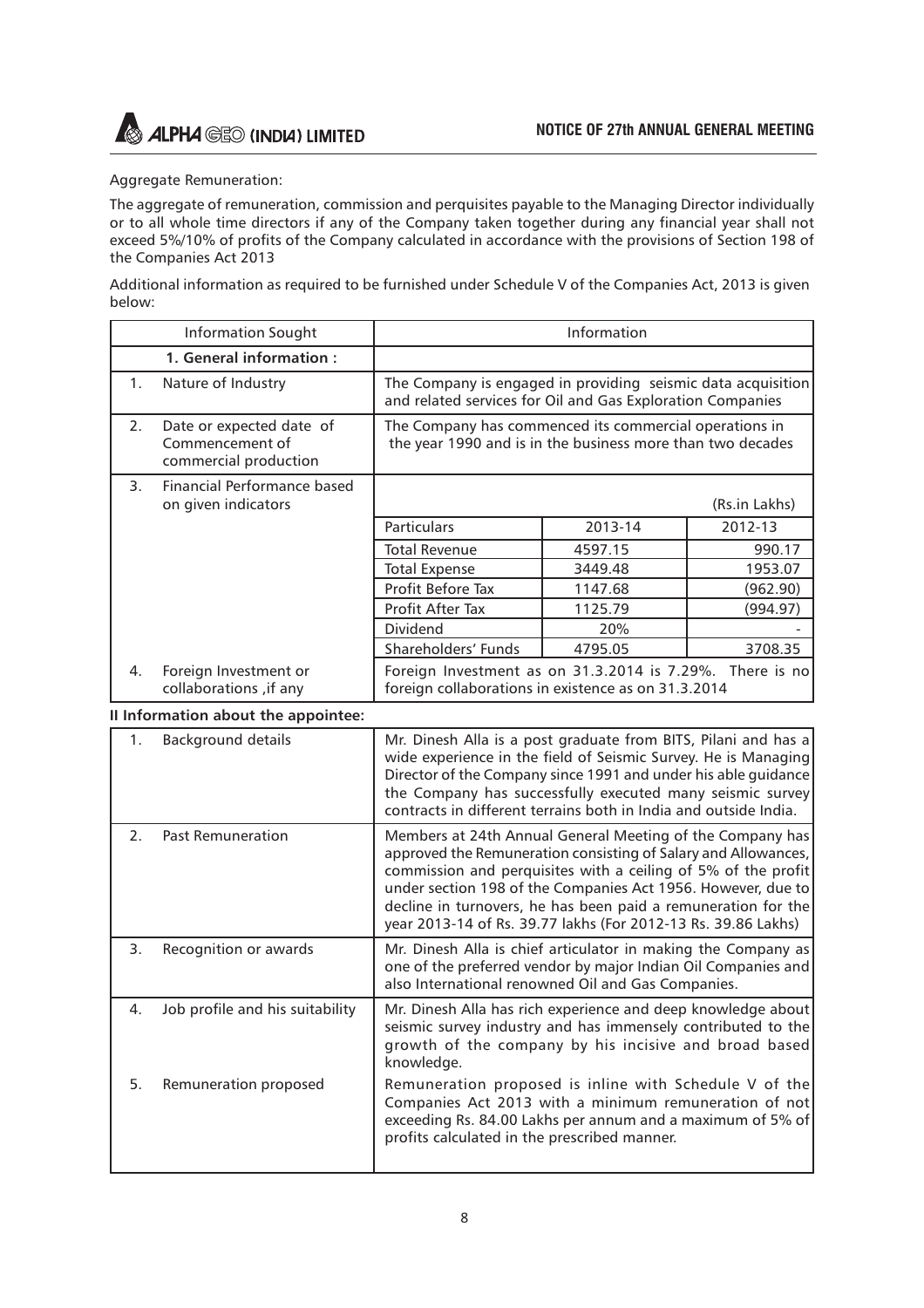#### **NOTICE OF 27th ANNUAL GENERAL MEETING**

**ALPHA GEO (INDIA) LIMITED** 

| 6. Comparative remuneration pro-<br>file with respect<br>to<br>industry, size of the company,<br>profile of the company, profile<br>of the position and person(in<br>case of expatriates the relevant<br>details would be with respect to<br>the country of his origin) | Mr. Dinesh Alla (DIN: 01843423) has served on the Board of the<br>Company since inception. He has led the Company from its<br>company, profile of the nascent stage and has propelled its<br>growth. He has streamlined the business process operations of<br>the company and has been a strategic management personal.<br>His skill set and his experience places him at par with similar<br>positions on other companies of comparable sizes and nature.<br>Considering the general industry and the specific Company<br>profile, the proposed remuneration is in line with the industry<br>levels and that of comparatively placed companies in India. |
|-------------------------------------------------------------------------------------------------------------------------------------------------------------------------------------------------------------------------------------------------------------------------|-----------------------------------------------------------------------------------------------------------------------------------------------------------------------------------------------------------------------------------------------------------------------------------------------------------------------------------------------------------------------------------------------------------------------------------------------------------------------------------------------------------------------------------------------------------------------------------------------------------------------------------------------------------|
| 7. Pecuniary relationship                                                                                                                                                                                                                                               | Mr. Dinesh Alla is a Promoter Director and Managing Director                                                                                                                                                                                                                                                                                                                                                                                                                                                                                                                                                                                              |
| directly or indirectly with                                                                                                                                                                                                                                             | of the Company. Details of pecuniary relationship with                                                                                                                                                                                                                                                                                                                                                                                                                                                                                                                                                                                                    |
| Company, or relationship with                                                                                                                                                                                                                                           | company are disclosed in Notes to Financial Statements for                                                                                                                                                                                                                                                                                                                                                                                                                                                                                                                                                                                                |
| the managerial                                                                                                                                                                                                                                                          | the year 2013-14. Mr. Rajesh Alla, Director and Mrs. Savita                                                                                                                                                                                                                                                                                                                                                                                                                                                                                                                                                                                               |
| personnel, if any                                                                                                                                                                                                                                                       | Alla, Director are related to the appointee.                                                                                                                                                                                                                                                                                                                                                                                                                                                                                                                                                                                                              |

**III Other Information:**

| 1. Reasons for loss or inadequate<br>profits, steps taken or proposed<br>to be taken for improvement<br>and expected increase in<br>productivity and profits in<br>measurable terms. | The company has turn around and recorded total income of Rs.<br>4597.15 Lakhs for 2013-14 against Rs. 990.17 Lakhs for 2012-<br>13. Owing to subdued environment prevailed in seismic industry<br>during the years from 2010 to 2013 and operational decline<br>than anticipated during that period, the company incurred losses<br>during this period and the appointee has been paid minimum<br>remuneration eventhough the company has earned appreciable<br>profits for financial year 2013-14. Having stable government at<br>the Centre and considering projections of 12th Five year plan<br>the operations in forthcoming years will increase and the<br>company is in commendable position to utilise each and every<br>opportunity it will come across. |
|--------------------------------------------------------------------------------------------------------------------------------------------------------------------------------------|-------------------------------------------------------------------------------------------------------------------------------------------------------------------------------------------------------------------------------------------------------------------------------------------------------------------------------------------------------------------------------------------------------------------------------------------------------------------------------------------------------------------------------------------------------------------------------------------------------------------------------------------------------------------------------------------------------------------------------------------------------------------|
|--------------------------------------------------------------------------------------------------------------------------------------------------------------------------------------|-------------------------------------------------------------------------------------------------------------------------------------------------------------------------------------------------------------------------------------------------------------------------------------------------------------------------------------------------------------------------------------------------------------------------------------------------------------------------------------------------------------------------------------------------------------------------------------------------------------------------------------------------------------------------------------------------------------------------------------------------------------------|

In the opinion of the Board, Mr. Dinesh Alla fulfilled the conditions and entitle for the proposed remuneration.

Mr. Dinesh Alla (DIN: 01843423) is interested in the resolution set out at Item No. 8 of the Notice, as the same relates to his remuneration payable to him. Mr. Rajesh Alla (DIN:01657395) and Mrs. Savita Alla (DIN: 00887071) being related to Mr. Dinesh Alla (DIN: 01843423) are deemed to be interested in the resolution.

The relatives of Mr. Dinesh Alla (DIN: 01843423) may be deemed to be interested in the resolution to the extent of their shareholding interest, if any, in the Company.

Save and except the above, none of the other Directors / Key Managerial Personnel of the Company / their relatives is in any way, concerned or interested, financially or otherwise, in the resolution.

The Board recommends the Special Resolution set forth in Item No. 8 for approval of the Members.

#### **Item No. 9 and10**

The Company had appointed each of Mr. Z.P. Marshall (DIN: 01844363) and Mr. Ashwinder Bhel (DIN: 00962469) as independent directors of the Company pursuant to Clause 49 of the Listing Agreement.

In accordance with Section 149 and 152 read with Schedule IV and all other applicable provisions of Companies Act 2013 that have come into effect from 1st April 2014 and subsequent notification by the Ministry of Corporate Affairs vide its General Circular No. 14/2014 dated 9th June, 2014, the Company is required to appoint its Independent Directors, including the existing Independent Directors on the Board, in accordance with the provisions of the Companies Act 2013 within a year from the date the provisions come into effect. Further the term of such independent directors is not subject to retire by rotation.

Accordingly, it is proposed vide Item No. 9 and 10 of Notice of the Annual General Meeting to appoint the existing independent directors viz., Mr. Z.P. Marshall and Mr. Ashwinder Bhel as independent directors in accordance with Section 149 of the Companies Act, 2013 not liable to retire by rotation and to hold office for a term of Five consecutive years from the date of appointment as such i.e., 26th September, 2014 to 25th September, 2019.

The Company has received notices in writing from a member along with the deposit of requisite amount under Section 160 of the Act proposing their candidature for the offices of Independent Director of the Company.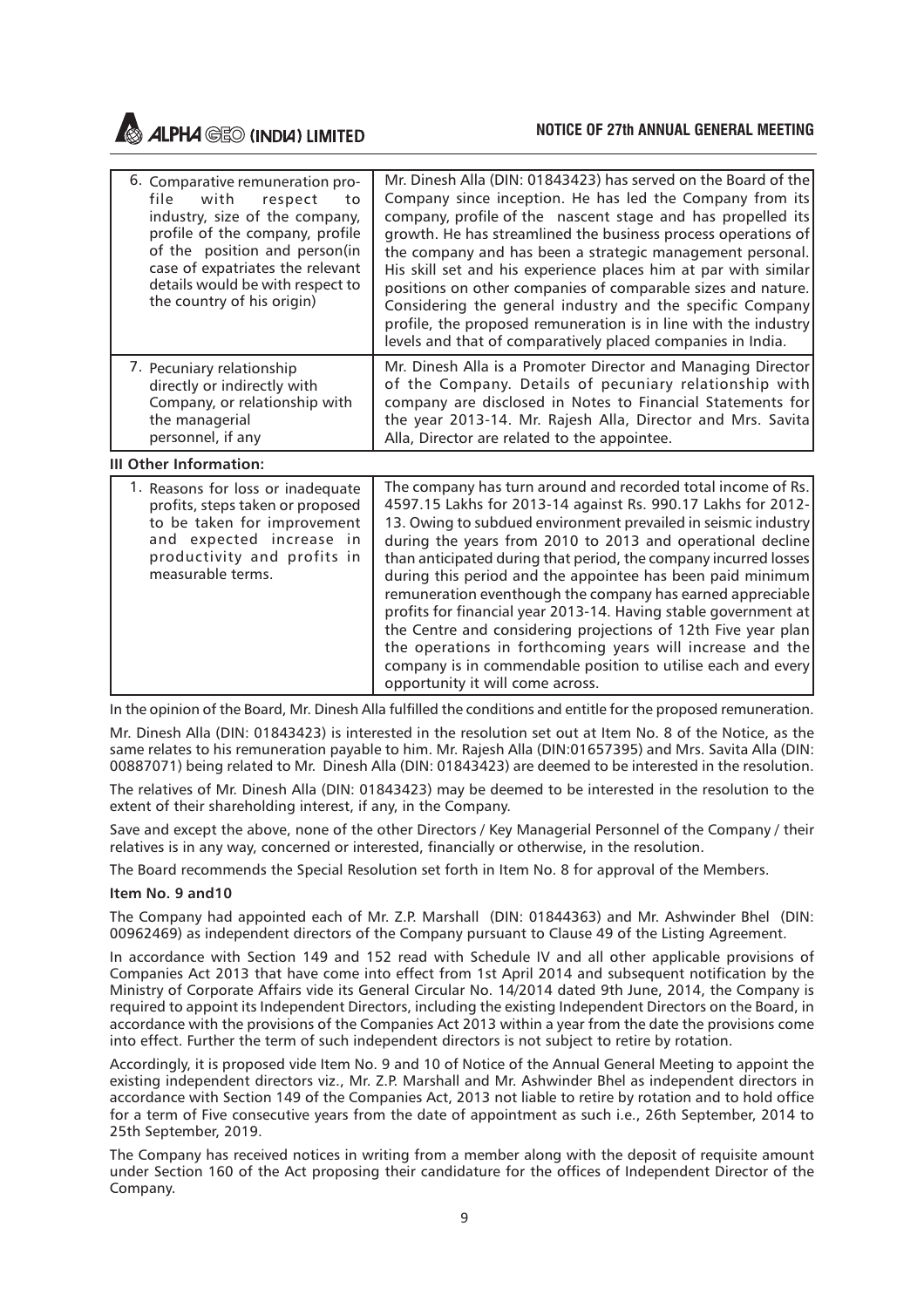The information pertaining to the Directors is:

**Mr Z.P. Marshall** is a Graduate in Engineering from Madras Institute of Technology. He held senior positions during his long career at DRDO and BDL, spanning 30 years. He retired as Managing Director of M/s. Bharath Dynamics Limited, a public sector undertaking, in 1988. He has been on the Board of the Company since 4th September 1992 and is currently Non-Executive Chairman of the Company and Chairman of the Committees of Board of Directors of the Company. Mr. Z.P. Marshall is holding 500 Equity Shares of the Company.

**Mr. Ashwinder Bhel** is a Master in Business Administration from Case Western Reserve University, Cleveland, Ohio with over two decades of rich and varied experience in the Oil Industry. He is also Director of Delta Automation Pvt Ltd and Dem Technologies Pvt Ltd. Mr. Ashwinder Bhel is an Independent Director on the Board of the Company since 24th October 2006. He is member of Nomination and Remuneration Committee of Board of Directors of the Company. Mr. Ashwinder Bhel does not hold any Equity Shares of the Company.

The Company has received from each of these directors (i) Consent to act as a Director in Form DIR-2, (ii) Intimation that he is not disqualified in accordance with Section 164(2) of the Companies Act, 2013 in Form DIR-8; and (iii) Declaration that he meets the criteria of independence as provided in Section 149(6) of the Companies Act 2013.

In the opinion of the Board, Mr. Z.P. Marshall and Mr. Ashwinder Bhel fulfil the conditions for their appointment as Independent Directors as specified in the Companies Act 2013 and the Equity Listing Agreement entered with Stock Exchanges.

It is also proposed for the approval of the Company to authorise the Board and Nomination and Remuneration Committee of the Board to determine from time to time the fees and other permissible remuneration in accordance with the Section 149,197 and 198 of the Companies Act 2013 or any amendment or enactment in future.

Copy of the draft letters for appointment of these independent directors setting out the terms and conditions are available for inspection by members at the Corporate Office of the Company.

Mr. Z.P. Marshall and Mr. Ashwinder Bhel are interested in these resolutions set out respective at Item No.9 and 10 of the Notice with regard to their respective appointments.

None of the other Directors, Key Managerial Personnel of the Company and their relatives is in any way, concerned or interested in these resolutions.

The relatives of Mr. Z.P. Marshall and Mr. Ashwinder Bhel may deemed to be interested in the resolutions set out respectively at Item No. 9 and 10 of the Notice to the extent of their shareholding interest, if any, in the Company.

The Board recommends the Ordinary Resolutions set forth in the Item Nos. 9 and 10 of the Notice for approval of the Members.

#### **Item No. 11**

The existing Articles of Association ("AOA") are based on the Companies Act, 1956 and several regulations in the existing AOA contain references to specific sections of the Companies Act, 1956 and some regulations in the existing AOA are no longer in conformity with the recently enacted Companies Act, 2013 (the "Act"). Ministry of Corporate Affairs (MCA) had notified most of the Sections of the Act which deal with general working of Companies except for few sections which require sanction / confirmation of designated authorities. As the Act is now largely in force several regulations of the existing AoA of the Company require alteration or deletion. Given this position, it is considered expedient to wholly replace the existing AOA by a new set of Articles.

The new AOA to be substituted in place of the existing AOA is based on Table 'F' of the Act which sets out the model articles of association for a company limited by shares. The proposed new draft AOA is available on the Company's website www.alphageoindia.com for perusal by the shareholders.

None of the Directors / Key Managerial Personnel of the Company / their relatives is in any way, concerned or interested, financially or otherwise, in the Special Resolution set out at Item No. 11 of the Notice.

The Board recommends the Special Resolution set forth in Item No. 11 for approval of the Members.

By Order of the Board

Hyderabad DINESH ALLA 12.08.2014 MANAGING DIRECTOR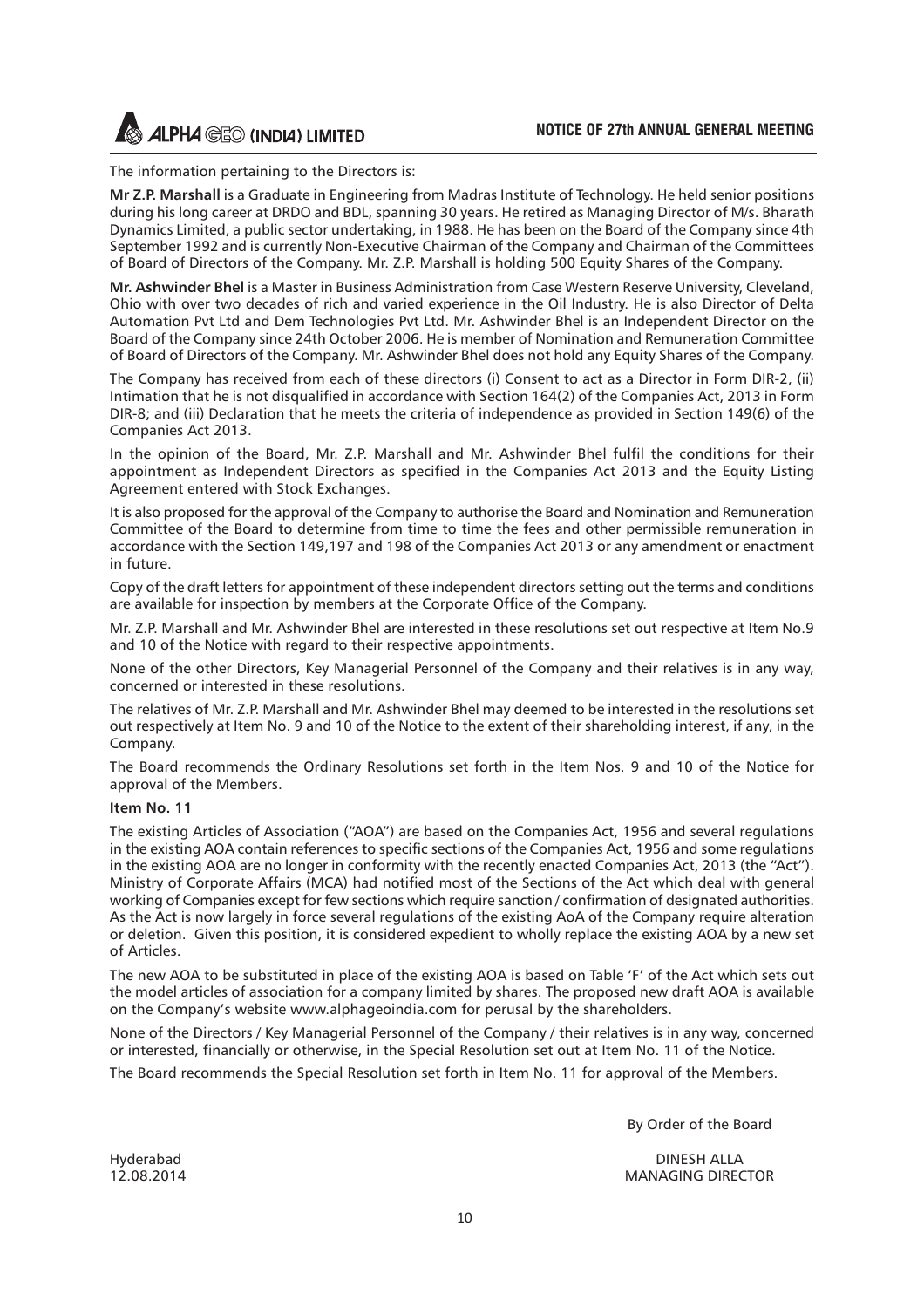### **NOTICE OF 27TH ANNUAL GENERAL MEETING**

#### **INSTRUCTIONS FOR E-VOTING FORMING PART OF NOTICE CALLING 27TH ANNUAL GENERAL MEETING:**

#### **E-voting**

Pursuant to Section 108 of Companies Act, 2013 read with Rule 20 of Companies (Management and Administration) Rules, 2014, and Clause 35B of the Listing Agreement ALPHAGEO (INDIA) LIMITED (the Company) is pleased to provide its members' e-voting facility to cast their votes electronically on all resolutions set forth in the Notice convening the 27th Annual General Meeting to be held on 26th September, 2014 at 11.00 am. The e-voting facility is being provided by Karvy Computershare Private Limited (KCPL).

#### **E-voting Event Number and Timelines for voting:**

The E-voting Event Number and the timelines of E-voting are detailed below:

| E—voting Event Number (EVEN) | Commencement of E-Voting         | End of E-Voting                |
|------------------------------|----------------------------------|--------------------------------|
| 1350                         | 20th September, 2014 at 10.00 AM | 22nd September 2014 at 6.00 PM |

#### **General Information:**

- 1. Shareholders of the Company holding shares either in physical form or in dematerialized form, as on the record date, may cast their vote electronically.
- 2. Every shareholder requires User ID and Password for casting their votes electronically. Folio No / DP ID- Client ID will be the User ID.
- 3. For Shareholders receiving Notice of AGM in physical form, the initial password will be intimated along with the Notice of Annual General Meeting and for Shareholders receiving Notice of AGM electronically, password will be provided in the email forwarding the electronic notice.
- 4. The E- voting period commences on 20th September 2014 (10.00 AM) and end on 22nd September 2014(6.00 PM). During this period, Shareholder of the Company holding their shares either in physical form or in dematerialised form, as on the cut off date 29th August, 2014, may cast their votes electronically. The E-voting module shall be disabled by Karvy for voting thereafter. Once the vote on a resolution is casted by the shareholder, the shareholder shall not be allowed to change it subsequently.
- 5. The voting rights of the shareholders shall be ONE VOTE PER EQUITY SHARE registered in the name of the shareholder / beneficial owner as on the cut-off date i., 29th August, 2014.
- 6. Shareholders who have not casted their votes electronically, may only cast their vote at the Annual General Meeting.
- 7. Mr. Datla Hanumanta Raju (FCS4044) Company Secretary or in his absence Ms. Sk Razia, (Membership No. FCS7122) Company Secretary Partners of M/s. D. Hanumanta Raju & Co., Company Secretaries, Hyderabad will act as Scrutinizer for scrutinizing the E-voting process in a fair manner.
- 8. The scrutinizer within a period not exceeding three working days from the conclusion of the E-voting period, shall unlock the votes in the presence of at least two witnesses, not in employment of the company and make a Scrutinizer's Report of the votes cast in favour or against, if any of each of the resolutions set forth in the Notice of the Annual General Meeting, to the Chairman of the Company.
- 9. The results declared along with the scrutinizer's report shall be placed on the website of the Company www.alphageoindia.com and on Karvy's website https://evoting.karvy.com within two days of passing of resolutions at the 27th Annual General Meeting of the Company on 26th September, 2014 and will be communicated to the Stock Exchanges where the shares of the company are listed.
- 10. The result of voting will be announced by the Chairman of the Meeting at or after the AGM to be held on 26th September, 2014 and the resolutions will be deemed to be passed on the AGM date subject to receipt of the requisite number of votes in favour of the Resolution.

#### **Instructions and Steps for E-Voting:**

Shareholders are requested to read the instructions / steps detailed below before exercising/casting their vote:

i. Launch internet browser by typing the URL: https://evoting.karvy.com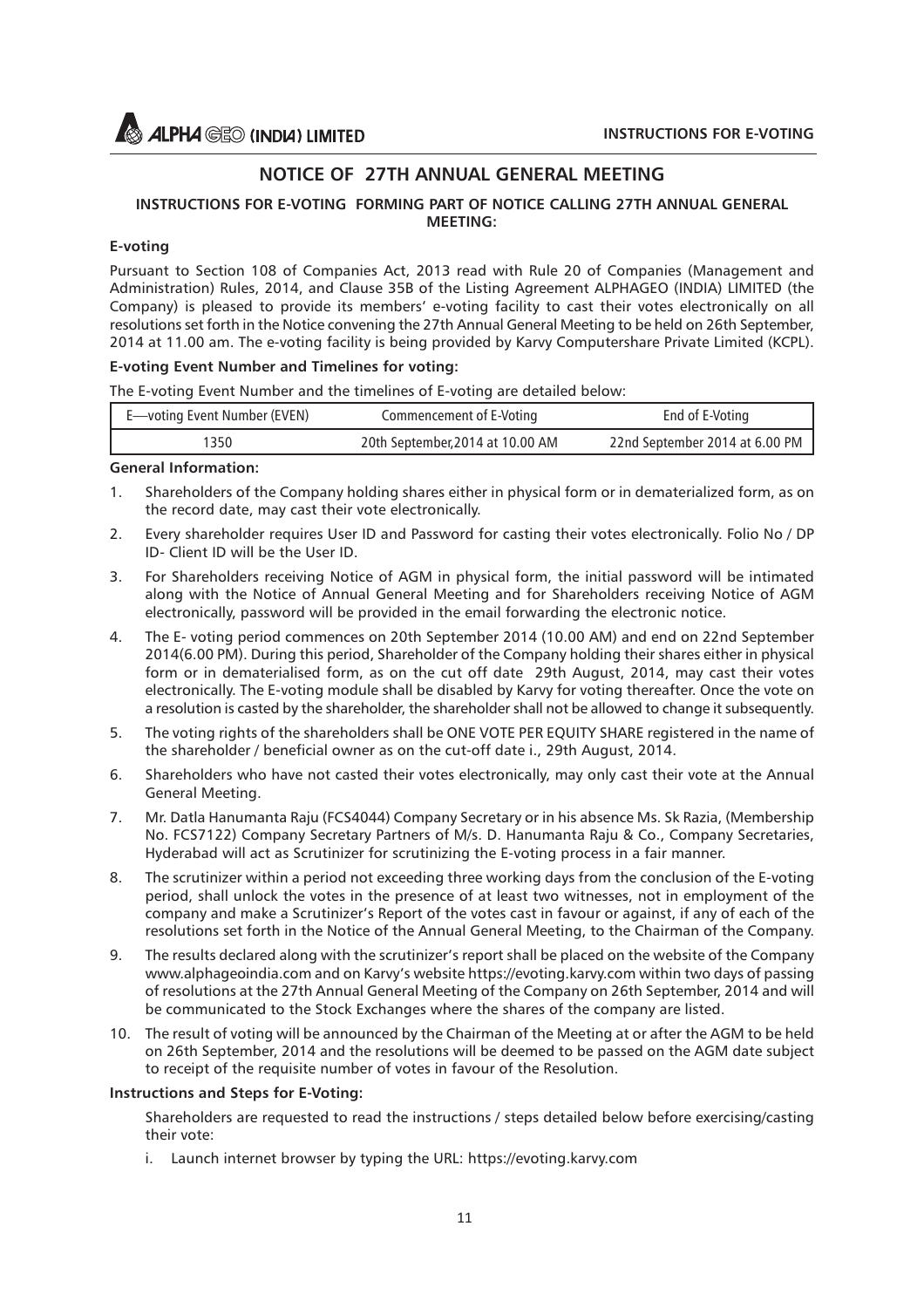**INSTRUCTIONS FOR E-VOTING** 

**ALPHA GEO (INDIA) LIMITED** 

- ii. Enter the login credentials (i.e. User ID and password mentioned overleaf). Your Folio No./DP ID-Client ID will be your User ID. However, if you are already registered with Karvy for e-voting, you can use your existing User ID and password for casting your vote.
- iii. After entering the details appropriately, click on "LOGIN".
- iv. You will now reach password change Menu wherein you are required to mandatorily change your password. The new password shall comprise minimum 8 characters with at least one upper case (A-Z), one lower case (a-z), one numeric (0-9) and a special character ( $\omega, \#$ , \$, etc.). The system will prompt you to change your password and update your contact details like mobile number, email ID, etc. on first login. You may also enter a secret question and answer of your choice to retrieve your password in case you forget it. It is strongly recommended that you do not share your password with any other person and that you take utmost care to keep your password confidential.
- v. You need to login again with the new credentials.
- vi. On successful login, the system will prompt you to select the E-Voting Event Number for Alphageo (India) Limited.
- vii. On the voting page enter the number of shares (which represents the number of votes) as on the cut-off date under "FOR/AGAINST" or alternatively, you may partially enter any number in "FOR" and partially in "AGAINST" but the total number in "FOR/AGAINST" taken together should not exceed your total shareholding as mentioned overleaf. You may also choose the option "ABSTAIN" and the shares held will not be counted under either head.
- viii. Members holding multiple folios / demat accounts shall choose the voting process separately for each of the folios / demat accounts.
- ix. Voting has to be done for each item of the Notice separately. In case you do not desire to cast your vote on any specific item it will be treated as abstained.
- x. You may then cast your vote by selecting an appropriate option and click on "Submit".
- xi. A confirmation box will be displayed. Click "OK" to confirm else "CANCEL" to modify. Once you confirm, you will not be allowed to modify your vote. During the voting period, Members can login any number of times till they have voted on the Resolution(s).
- xii. Corporate / Institutional Members (i.e. other than Individuals, HUF, NRI, etc.) are also required to send scanned certified true copy (PDF Format) of the Board Resolution / Authority Letter, etc., together with attested specimen signature(s) of the duly authorized representative(s), to the Scrutinizer at e-mail ID: dhr300@gmail.comwith a copy marked to evoting@karvy.com . They may also upload the same in the e-voting module in their login. The scanned image of the above mentioned documents should be in the naming format "Corporate Name\_EVEN NO."
- xiii. Once the vote on a resolution is cast by a Member, the Member shall not be allowed to change it subsequently. Further, the Members who have cast their vote electronically shall not be allowed to vote again at the Meeting.
- xiv. In case of any query, you may refer the Frequently Asked Questions (FAQs) and e-voting User Manual available at the download section of https://evoting.karvy.com or contact Karvy at telephone No. 1800 345 4001.

By Order of the Board

Hyderabad DINESH ALLA MANAGING DIRECTOR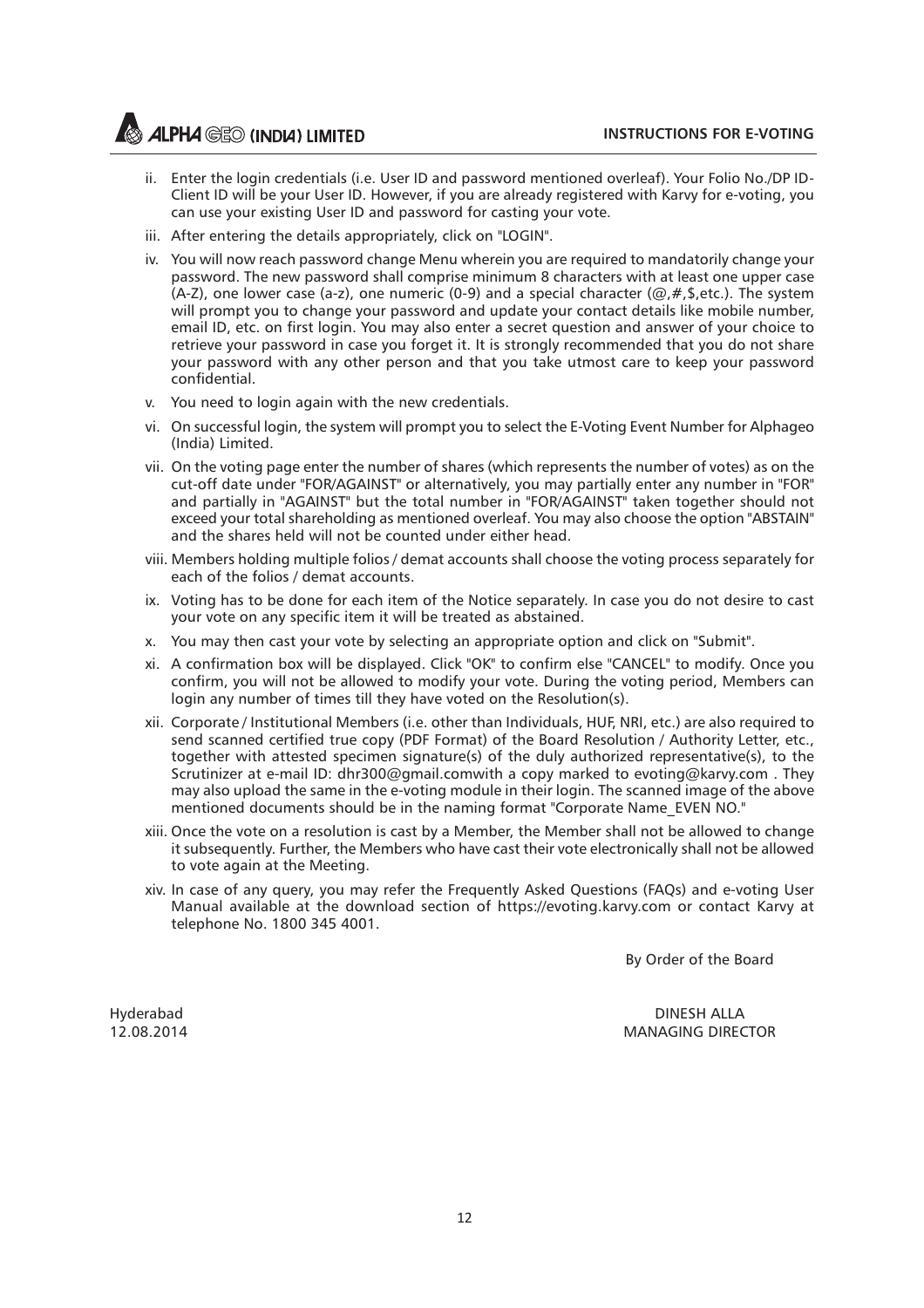

(CIN: L74210TG1987PLC007580) Regd. Office: 802, Babukhan Estate, Basheerbagh, Hyderabad – 500001 Corporate Office: 6-3-250/2, Road No.1, Banjara Hills, Hyderabad – 500034 Tel: 040-23320502/503,Fax: 040-23302238, Email: info@alphageoindia.com Website: www.alphageoindia.com

Share Transfer Agent: Karvy Computershare Private Limited, Plot No. 17-24, Vittal Rao Nagar, Madhapur, Hyderabad – 500 081.

### **ATTENDANCE SLIP**

I/We hereby record my/our presence at the 27th Annual General Meeting of the Alphageo (India) Limited to be held on Friday, 26th September 2014 at 11.00 AM at "Sundarayya Vignana Kendram, 1- 8-1/B/25A, Baghlingampally, Hyderabad – 500 044.

| Name and Address of the Shareholder(s) |                                             |           |  |
|----------------------------------------|---------------------------------------------|-----------|--|
|                                        |                                             |           |  |
|                                        |                                             |           |  |
|                                        |                                             |           |  |
|                                        |                                             |           |  |
|                                        |                                             |           |  |
| If Shareholder(s), please sign here    | If Proxy, please mention name and sign here |           |  |
|                                        | Name of Proxy                               | Signature |  |
|                                        |                                             |           |  |
|                                        |                                             |           |  |
|                                        |                                             |           |  |
|                                        |                                             |           |  |
|                                        |                                             |           |  |
|                                        |                                             |           |  |
|                                        |                                             |           |  |
|                                        |                                             |           |  |
|                                        |                                             |           |  |
|                                        |                                             |           |  |

Notes:

- 1. Shareholder / Proxy holder, as the case may be, is requested to produce the attendance slip duly at the entrance of the Meeting venue.
- 2. Members are requested to advise the change of their address, if any, to Karvy Computershare Private Ltd at the above address.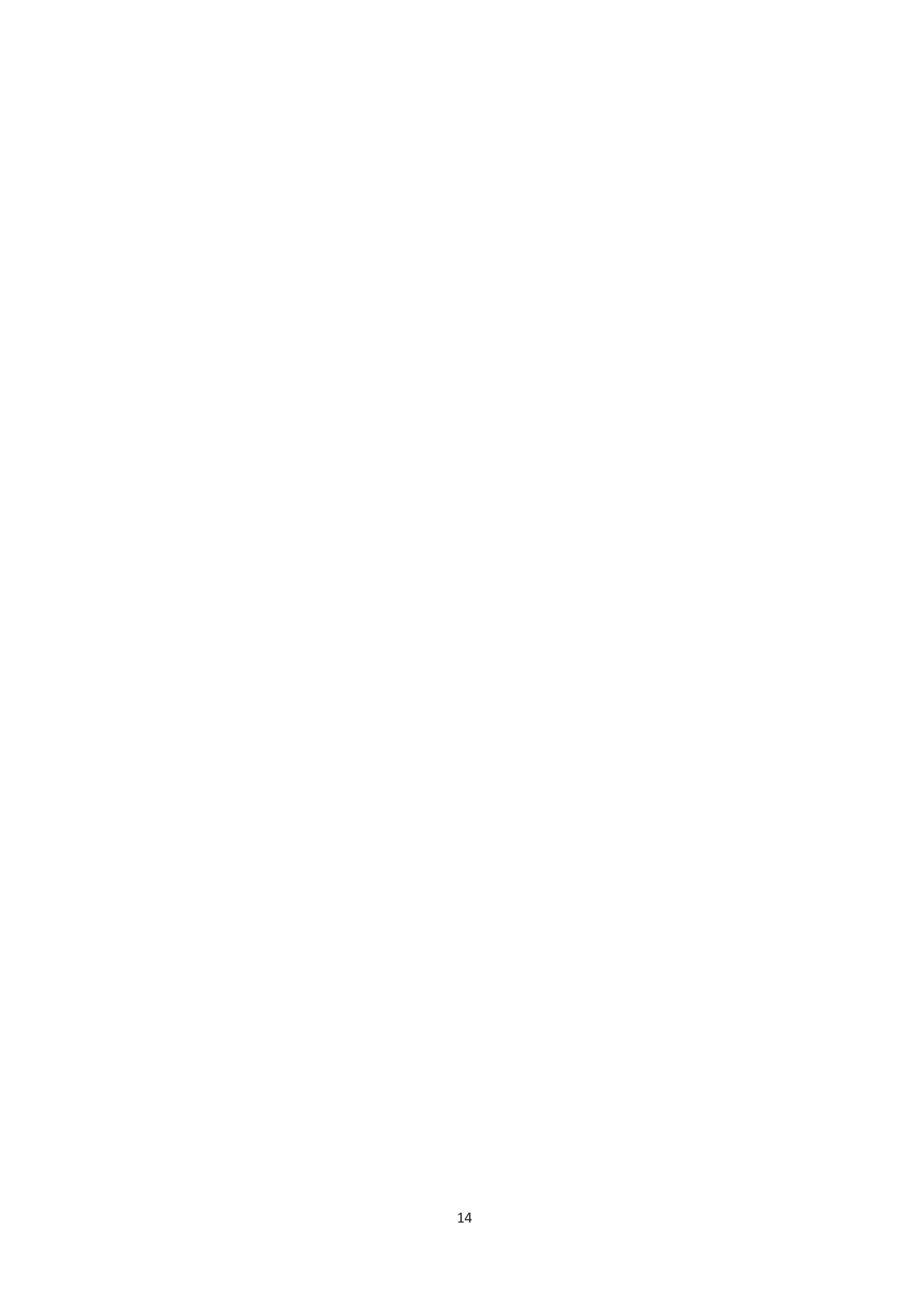

(CIN: L74210TG1987PLC007580)

Regd. Office: 802, Babukhan Estate, Basheerbagh, Hyderabad – 500001 Corporate Office: 6-3-250/2, Road No.1, Banjara Hills, Hyderabad – 500034 Tel: 040-23320502/503,Fax: 040-23302238, Email: info@alphageoindia.com Website: www.alphageoindia.com

#### **27th Annual General Meeting – 26th September, 2014**

#### **PROXY FORM**

Pursuant to Section 105(6) of the Companies Act, 2013 and rule 19(3) of the Companies (Management and Administration) Rules, 2014

as my/our proxy to attend and vote (on a poll) for me/us and on my/our behalf at the 27th Annual General Meeting of the Company, to be held on Friday of 26th September 2014 at 11.00 a.m. at "Sundarayya Vignana Kendram, 1-8-1/B/25A, Baghlingampally, Hyderabad-500 044 and at any adjournment thereof in respect of such resolutions as are indicated below:

| S. No.         | <b>Resolutions</b>                                                                                                                                              | For | <b>Against</b> | <b>Abstain</b> |
|----------------|-----------------------------------------------------------------------------------------------------------------------------------------------------------------|-----|----------------|----------------|
|                | Adoption of Audited Financial Statements for<br>the year 2013-14 and Reports of Directors' and<br>Auditors' thereon                                             |     |                |                |
| $\mathcal{P}$  | Declaration of Dividend on Equity Shares for the<br>year ended 31st March 2014                                                                                  |     |                |                |
| 3              | Re-appointment of Mr. Rajesh Alla (DIN:<br>01657395) as Director of the Company, who<br>retires by rotation                                                     |     |                |                |
| 4              | Re-appointment of Mr. Srinivas Reddy Ravula<br>(DIN: 02038149)as Director of the Company, who<br>retires by rotation                                            |     |                |                |
| 5              | Appointment of Auditors to hold office from the<br>conclusion of 27th AGM to 30th AGM of the<br>Company and to fix their remuneration                           |     |                |                |
| 6              | Appointment of Mr. Mohan Krishna Reddy<br>Aryabumi (DIN: 00093185) as an Independent<br>Director of the Company for a term of five years<br>upto 28 th May 2019 |     |                |                |
| $\overline{7}$ | Appointment of Mrs. Savita Alla (DIN: 00887071)<br>as a Director of the Company                                                                                 |     |                |                |

\*\* I/We wish my above proxy (ies) to vote in the manner as indicated in the box below: